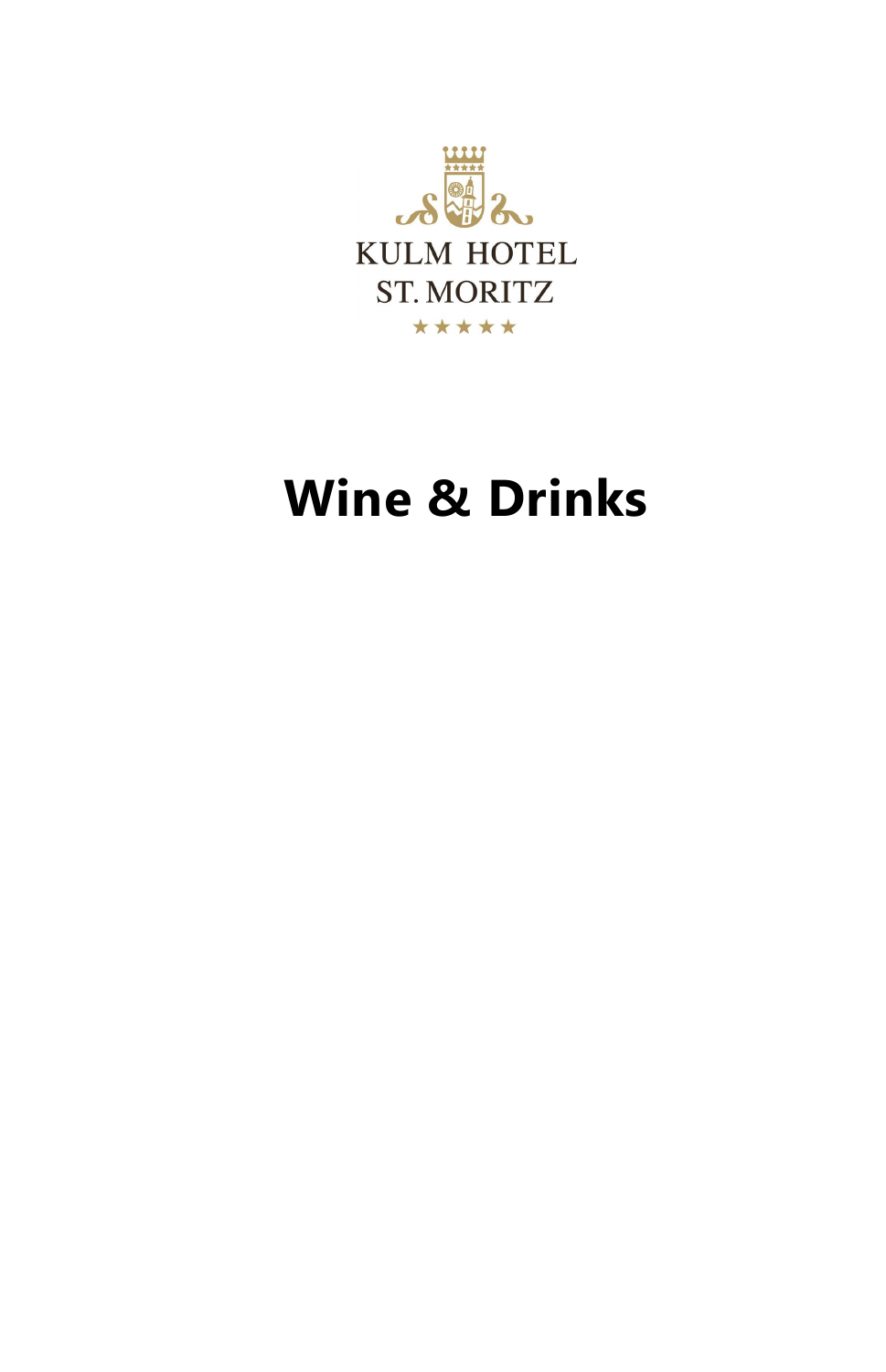| <b>CHAMPAGNE AND SPARKLING WINE</b>                                                            | <b>10 CL</b>   |
|------------------------------------------------------------------------------------------------|----------------|
| Champagne, Moët & Chandon, «Impérial», Brut<br>Prosecco Superiore Sommariva, Brut              | 20.00<br>10.00 |
| <b>SPARKLING COCKTAILS</b>                                                                     |                |
| <b>Aperol Spritz</b><br>Aperol, Prosecco, soda water                                           | 16.00          |
| Hugo<br>Prosecco, fresh mint, elderflower syrup                                                | 16.00          |
| <b>Chesa Spritz</b><br>Prosecco, ginger syrup, fresh limes                                     | 14.00          |
| <b>ROSÉ WINE</b>                                                                               |                |
| Switzerland - Neuchâtel<br>Château d'Auvernier, «Oeil de Perdrix» (Pinot Noir)                 | 9.00           |
| <b>WHITE WINES</b>                                                                             |                |
| Switzerland - Grisons - Fläsch<br>Weingut Davaz (Pinot Blanc)                                  | 11.00          |
| <b>France - Bordeaux Blanc</b><br>G de Château Guiraud                                         | 9.00           |
| Italy - Tuscany - Toscana Bianco (IGT)<br>Gagliole, «Biancolo» (Chardonnay - Trebbiano)        | 8.00           |
| <b>RED WINES</b>                                                                               |                |
| <b>Switzerland - Grisons - Jenins</b><br>Georg Schlegel, «Classic» (Pinot Noir)                | 10.00          |
| France - Côtes du Rhône<br>Clos St Antonin                                                     | 9.00           |
| Italy - Puglia - Primitivo di Manduria (DOP)<br>Varvaglione Vigne & Vini, «Papale» (Primitivo) | 11.00          |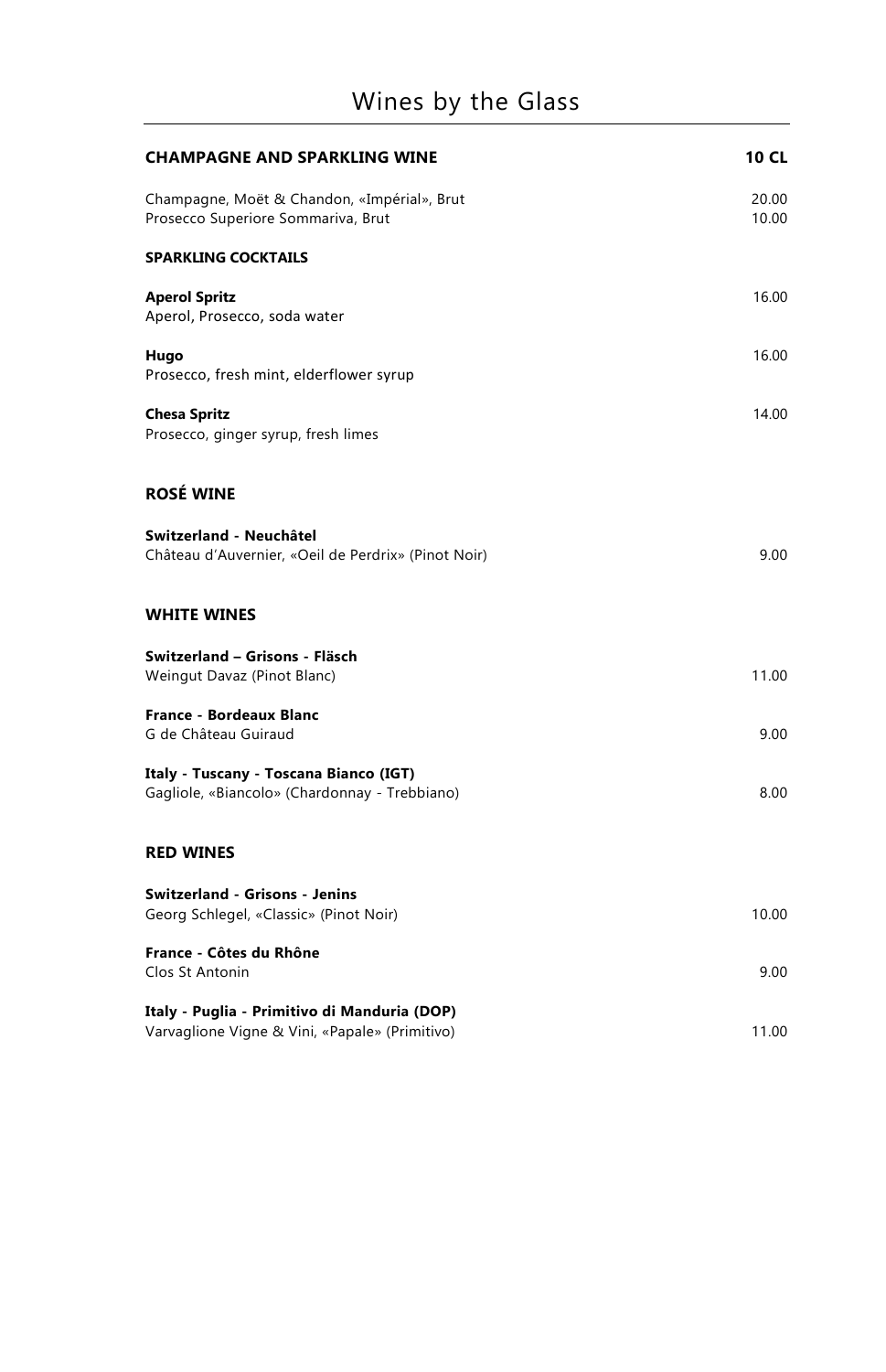# Champagne and Sparkling Wine

| <b>FRANCE</b> | 75 CL                                                                                    |                  |
|---------------|------------------------------------------------------------------------------------------|------------------|
| 3003<br>3012  | Moët & Chandon, «Impérial», Brut<br>Moët & Chandon, «Rosé Impérial», Brut                | 140.00<br>165.00 |
| <b>ITALY</b>  |                                                                                          |                  |
| 3045          | Venetia - Conegliano Valdobbiadene Prosecco (DOCG)<br>Prosecco Superiore Sommariva, Brut | 70.00            |

|  | <b>White Wines Switzerland</b> |  |
|--|--------------------------------|--|
|  |                                |  |

| <b>GRISONS</b>               |       |                                                   | <b>75 CL</b> |
|------------------------------|-------|---------------------------------------------------|--------------|
| Fläsch                       |       |                                                   |              |
| 1241                         | 2020  | Daniel & Monika Marugg (Sauvignon Blanc)          | 80.00        |
| 1220                         | 2019  | Thomas Marugg Weingut, «Ruofanära» (Chardonnay)   | 120.00       |
| 1217                         | 2020  | Christian Hermann, Chardonnay                     | 140.00       |
| 1203                         | 2021  | Weingut Davaz (Pinot Blanc)                       | 75.00        |
| <b>Maienfeld</b>             |       |                                                   |              |
| 1201                         | 18/19 | Möhr-Niggli (Pinot Blanc)                         | 80.00        |
| <b>Jenins</b>                |       |                                                   |              |
| 1204                         | 2021  | Georg Schlegel (Riesling-Sylvaner)                | 65.00        |
| <b>Malans</b>                |       |                                                   |              |
| 1205                         | 2020  | Liesch (Pinot Gris)                               | 80.00        |
| <b>TICINO</b>                |       |                                                   |              |
| <b>Bianco Ticinese (DOC)</b> |       |                                                   |              |
| 1218                         |       | 20/21 Guido Brivio, «Bianco Rovere» (Merlot)      | 95.00        |
| <b>VAUD</b>                  |       |                                                   |              |
| <b>St. Saphorin</b>          |       |                                                   |              |
| 1236                         | 2020  | Henri Comtesse Hammel "Les Médailles" (Chasselas) | 65.00        |
| Dézalay Grand Cru            |       |                                                   |              |
| 1246                         | 2020  | Louis Bovard, «Médinette» (Chasselas)             | 95.00        |
| Aigle                        |       |                                                   |              |
| 1209                         | 2020  | H. Badoux, «Les Murailles» (Chasselas)            | 70.00        |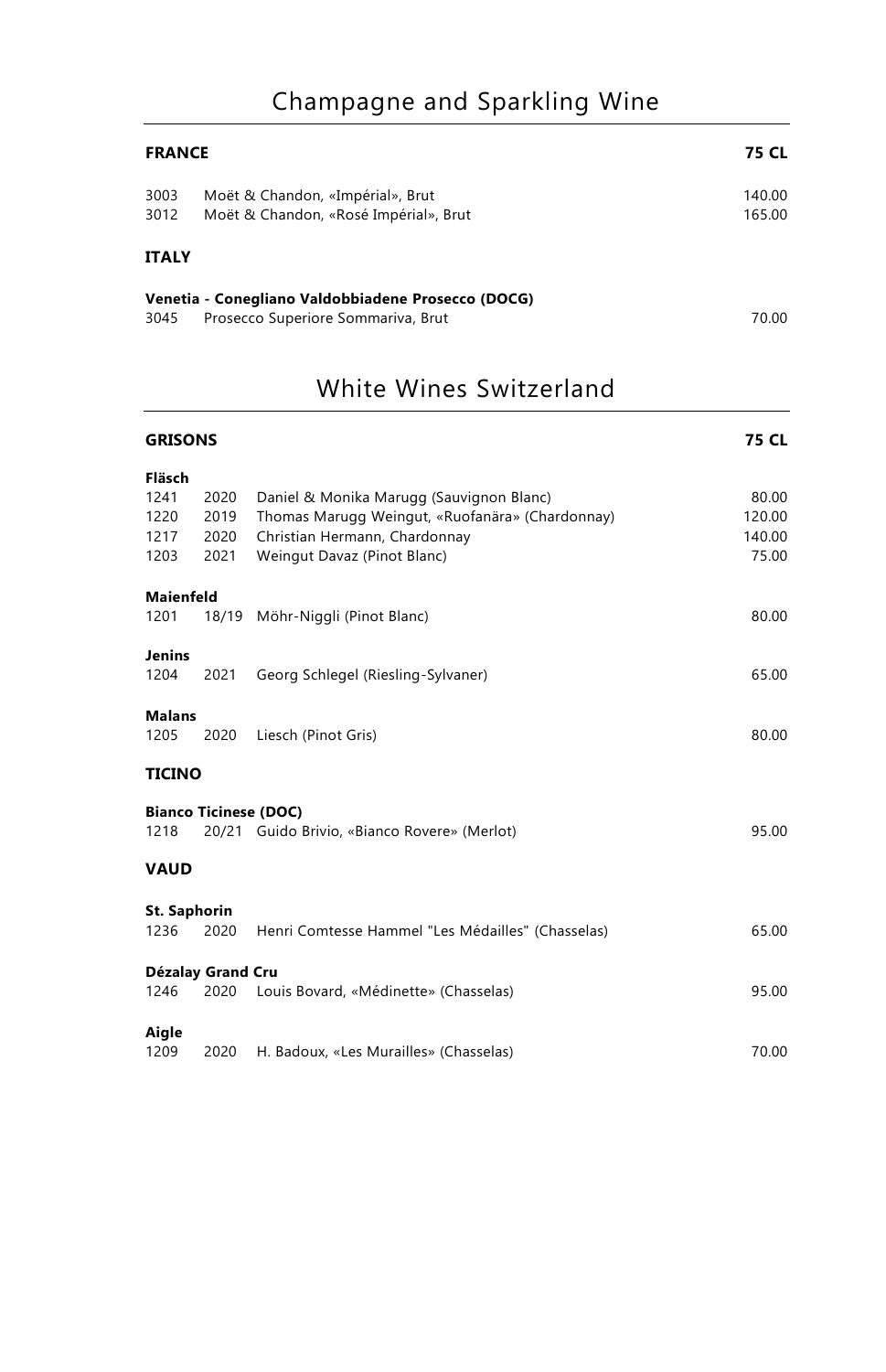## White Wines France

|                         | <b>BURGUNDY</b>                     |                                                                                                                    | <b>75 CL</b>   |
|-------------------------|-------------------------------------|--------------------------------------------------------------------------------------------------------------------|----------------|
| 1434                    | <b>Bourgogne Blanc</b><br>2018      | François Carillon, Chardonnay                                                                                      | 90.00          |
| <b>LOIRE</b>            |                                     |                                                                                                                    |                |
| <b>Sancerre</b><br>1405 | 2019                                | Joseph Mellot, «La Chatellenie», (Sauvignon Blanc)                                                                 | 85.00          |
|                         | <b>BORDEAUX</b>                     |                                                                                                                    |                |
| 1421                    | <b>Bordeaux Blanc</b><br>2020       | G de Château Guiraud                                                                                               | 60.00          |
|                         |                                     | White Wines Italy                                                                                                  |                |
|                         |                                     | <b>TRENTO/SOUTH TYROL</b>                                                                                          | <b>75 CL</b>   |
| 1638<br>1626            | 2020                                | South Tyrol - Alto Adige (DOC)<br>St. Michael-Eppan, «Lahn» (Sauvignon Blanc)<br>2020 Alois Lageder (Pinot Grigio) | 65.00<br>60.00 |
|                         | <b>LOMBARDY</b>                     |                                                                                                                    |                |
| 1606                    | Alpi Retiche (IGT)                  | 18/20 M. Prevostini for Engadinerkulm Hotels,<br>«Strata» (Chardonnay - Sauvignon)                                 | 65.00          |
|                         | Lugana (DOC)                        | 1607 2020 Cà Lojera, «Cà Lojera» (Turbiana)                                                                        | 65.00          |
| <b>TUSCANY</b>          |                                     |                                                                                                                    |                |
| 1617                    | <b>Toscana Bianco (IGT)</b><br>2020 | Gagliole, «Biancolo» (Chardonnay - Trebbiano)                                                                      | 55.00          |
| <b>ABRUZZO</b>          |                                     |                                                                                                                    |                |
| 1628                    | Terre di Chieti (IGT)<br>2020       | Azienda Vinicola Venea, «Prisma» (Pecorino)                                                                        | 55.00          |
|                         | <b>CAMPANIA</b>                     |                                                                                                                    |                |
| 1622                    | 2020                                | Greco di Tufo (DOCG)<br>Mastroberardino, (Greco di Tufo)                                                           | 75.00          |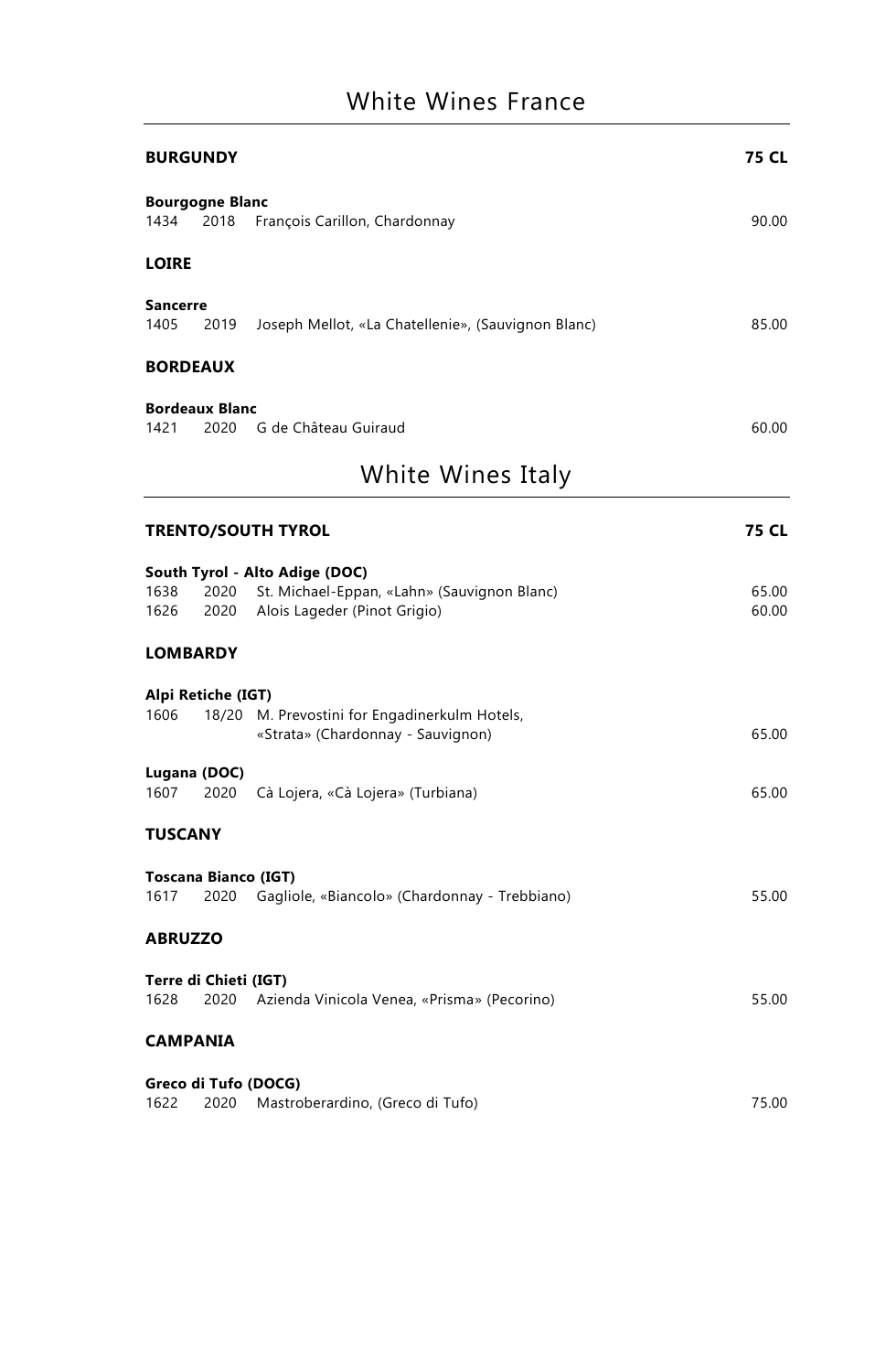### White Wines Germany

| <b>MOSEL</b> |                                                                                                | 75 CL |
|--------------|------------------------------------------------------------------------------------------------|-------|
| 1808         | 17/19 C. von Schubert, «Maximin Grünhäuser Abtsberg», Spätlese<br>Spätlese, Off Dry (Riesling) | 85.00 |

#### White Wines Austria

| <b>WACHAU</b> |      |                                                                 | 75 CL |
|---------------|------|-----------------------------------------------------------------|-------|
| 1823          | 2020 | Weingut Johann Donabaum, «Peunt», Federspiel (Grüner Veltliner) | 60.00 |

#### White Wines Argentina

| <b>MENDOZA</b> |  |                                                         | 75 CL |
|----------------|--|---------------------------------------------------------|-------|
|                |  | 1904 2018 Bodega Catena Zapata, Catena Alta, Chardonnay | 70.00 |

#### Rosé Wines Switzerland

| <b>NEUCHÂTEL</b> |  |                                                               |       | 75 CL |
|------------------|--|---------------------------------------------------------------|-------|-------|
|                  |  | 3502 2021 Château d'Auvernier, «Qeil de Perdrix» (Pinot Noir) | 60.00 |       |

### Red Wines Switzerland

| <b>GRISONS</b>   |              |                                                       | 75 CL  |
|------------------|--------------|-------------------------------------------------------|--------|
| Fläsch           |              |                                                       |        |
| 2232             | 2020         | Weingut Thomas Marugg (Pinot Noir)                    | 75.00  |
| 2201             | 2020         | Christian Hermann (Pinot Noir)                        | 100.00 |
| <b>Maienfeld</b> |              |                                                       |        |
| 2202             | 2018         | Schloss Salenegg (Blauburgunder)                      | 85.00  |
| <b>Jenins</b>    |              |                                                       |        |
| 2228             | 2021         | Georg Schlegel, «Classic» (Pinot Noir)                | 65.00  |
| 2207             | 2019         | Weingut zur Sonne Obrecht, «Trocla Nera» (Pinot Noir) | 90.00  |
| <b>TICINO</b>    |              |                                                       |        |
|                  | Ticino (DOC) |                                                       |        |
| 2215             | 2018         | Guido Brivio, «Riflessi d'Epoca» (Merlot)             | 130.00 |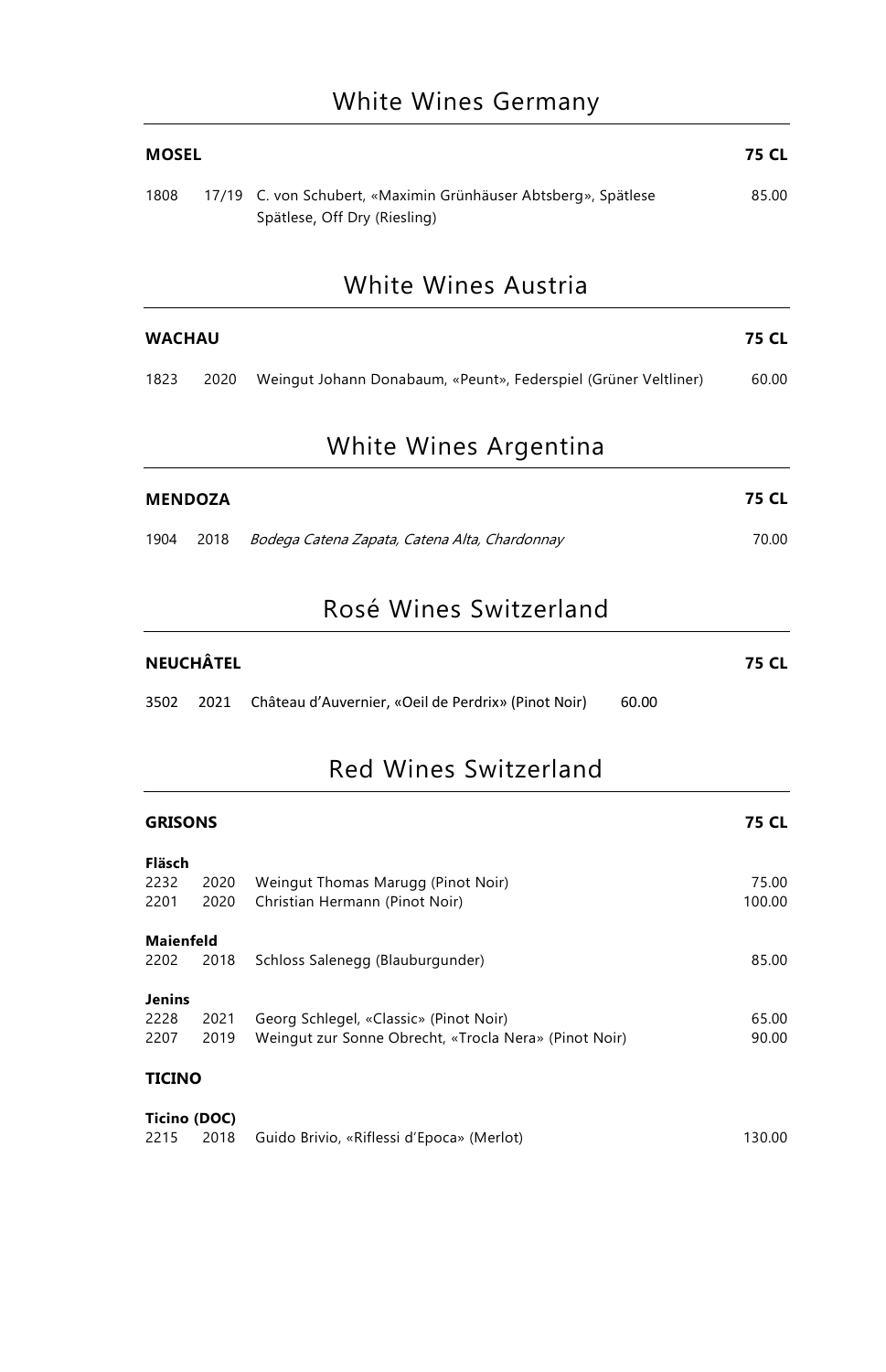| <b>BORDEAUX</b>                     |              |                                                                                                                                                                                  | <b>75 CL</b>     |
|-------------------------------------|--------------|----------------------------------------------------------------------------------------------------------------------------------------------------------------------------------|------------------|
| Médoc<br>2442                       | 2012         | Château de la Croix, Cru Bourgeois                                                                                                                                               | 65.00            |
| <b>Margaux</b><br>2508<br>2433      | 2014<br>2017 | Baron de Brane, 2éme vin du Château Brane Cantenac,<br>(Cabernet Sauvignon - Merlot - Cabernet Franc)<br>Alter Ego, 2éme vin du Château Palmer,<br>(Cabernet Sauvignon - Merlot) | 100.00<br>225.00 |
| <b>St Emilion Grand Cru</b><br>2535 | 2019         | Château Peyreau (Merlot - Cabernet Sauvignon)                                                                                                                                    | 80.00            |
| <b>RHÔNE</b>                        |              |                                                                                                                                                                                  |                  |
| Côtes du Rhône<br>2472              | 2018         | Clos St Antonin                                                                                                                                                                  | 60.00            |
| 2443                                | 2019         | Châteauneuf-du-Pape<br>Domaine du Vieux Télégraphe, «Télégramme»                                                                                                                 | 145.00           |
|                                     |              | Red Wines Italy                                                                                                                                                                  |                  |
| <b>PIEDMONT</b>                     |              |                                                                                                                                                                                  | <b>75 CL</b>     |
| $l$ angka (DOC)                     |              |                                                                                                                                                                                  |                  |

| Langhe (DOC)          |      |                                                                                              |              |
|-----------------------|------|----------------------------------------------------------------------------------------------|--------------|
| 2625                  |      | 18/19 Gaja, «Sito Moresco» (Nebbiolo - Cabernet Sauvignon - Merlot)                          | 170.00       |
| <b>Barolo (DOCG)</b>  |      |                                                                                              |              |
| 2647                  | 2016 | Rocche Costamagna, «Rocche dell'Annunziata» (Nebbiolo)                                       | 155.00       |
| Barbera d'Alba (DOC)  |      |                                                                                              |              |
| 2691                  | 2019 | Vietti, «Tre Vigne» (Barbera)                                                                | 80.00        |
| <b>LOMBARDY</b>       |      |                                                                                              |              |
|                       |      |                                                                                              |              |
| 2614                  | 2016 | Sforzato di Valtellina (DOCG)<br>M. Prevostini for Engadinerkulm Hotels, «Strata» (Nebbiolo) | 105.00       |
| <b>VENETIA</b>        |      |                                                                                              |              |
|                       |      | Valpolicella Superiore Ripasso (DOC)                                                         |              |
| 2620                  | 2018 | Tommasi                                                                                      | 75.00        |
| <b>EMILIA ROMAGNA</b> |      |                                                                                              |              |
|                       |      |                                                                                              |              |
|                       |      | Romagna Sangiovese Superiore (DOC)                                                           |              |
| 2675                  | 2018 | Azienda Agricola San Valentino, «Scabi» (Sangiovese)                                         | 55.00        |
| <b>TUSCANY</b>        |      |                                                                                              | <b>75 CL</b> |
| Toscana (IGT)         |      |                                                                                              |              |
| 2667                  | 2017 | Tenute Silvio Nardi, «Ferus»                                                                 | 80.00        |
|                       |      | (Sangiovese - Merlot - Petit Verdot)                                                         |              |
| 2640                  | 2018 | Marchesi Antinori, «Tignanello» (Sangiovese - Cabernet)                                      | 230.00       |
|                       |      |                                                                                              |              |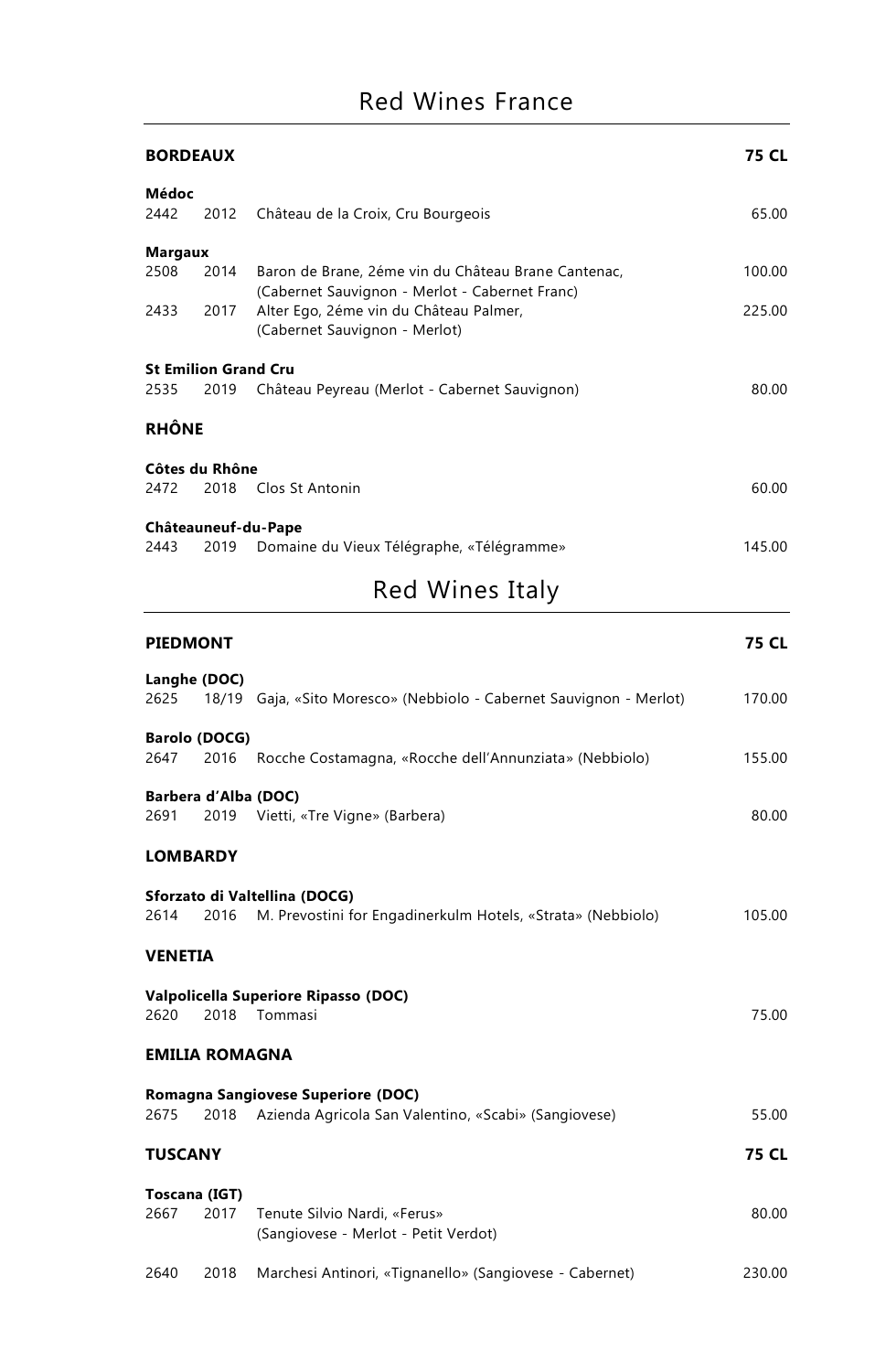| <b>TUSCANY</b>        |              |                                                                                                                  |                |
|-----------------------|--------------|------------------------------------------------------------------------------------------------------------------|----------------|
| 2655                  |              | Colli della Toscana Centrale (IGT)<br>17/18 Gagliole, «Valletta» (Sangiovese - Merlot)                           | 80.00          |
|                       |              | <b>Chianti Classico (DOCG)</b>                                                                                   |                |
| 2630<br>2657          | 2018<br>2018 | Gagliole, «Rubiolo»<br>Fontodi                                                                                   | 60.00<br>85.00 |
| 2661                  | 2018         | Vino Nobile di Montepulciano (DOCG)<br>Azienda Agricola Poliziano<br>(Sangiovese - Colorino - Canaiolo - Merlot) | 85.00          |
| <b>Bolgheri (DOC)</b> |              |                                                                                                                  |                |
| 2601                  |              | 2019 Le Macchiole (Merlot - Cabernet Sauvignon - Syrah)                                                          | 85.00          |
| 2602                  | 2019         | Morellino di Scansano (DOCG)<br>Terenzi (Sangiovese)                                                             | 65.00          |
| <b>PUGLIA</b>         |              |                                                                                                                  |                |
| Salento (IGT)<br>2671 | 2016         | Castel di Salve, «Cento su Cento» (Primitivo)                                                                    | 90.00          |
| 2628                  | 2019         | Primitivo di Manduria (DOP)<br>Varvaglione Vigne & Vini, «Papale» (Primitivo)                                    | 70.00          |
| <b>SARDINIA</b>       |              |                                                                                                                  |                |
|                       |              | <b>Carignano del Sulcis (DOC)</b>                                                                                |                |
| 2679                  | 2016         | Cantina Santadi, "Terre Brune", Superiore                                                                        | 140.00         |
|                       |              | Red Wines Spain                                                                                                  |                |
| TORO (DO)             |              |                                                                                                                  | <b>75 CL</b>   |
| 2806                  |              | 16/17 Compañia de Vinos Telmo Rodriguez, «Gago» (Tempranillo)                                                    | 75.00          |
| <b>RIOJA (DOC)</b>    |              |                                                                                                                  |                |
| 2810                  | 2013         | Remelluri, Reserva (Tempranillo - Garnacha - Graciano)                                                           | 100.00         |
|                       |              | <b>RIBERA DEL DUERO (DO)</b>                                                                                     |                |
| 2809                  | 2018         | Viñas del Jaro, «Sembro» (Tempranillo)                                                                           | 65.00          |
|                       |              | Red Wines Argentina                                                                                              |                |
|                       |              |                                                                                                                  |                |

| <b>MENDOZA-TUPUNGATO</b> |  |                                                             | 75 CL |
|--------------------------|--|-------------------------------------------------------------|-------|
| 2915                     |  | 16/18 Ambrosia de Tupungato, «Ambrosía Viña Unica» (Malbec) | 75.00 |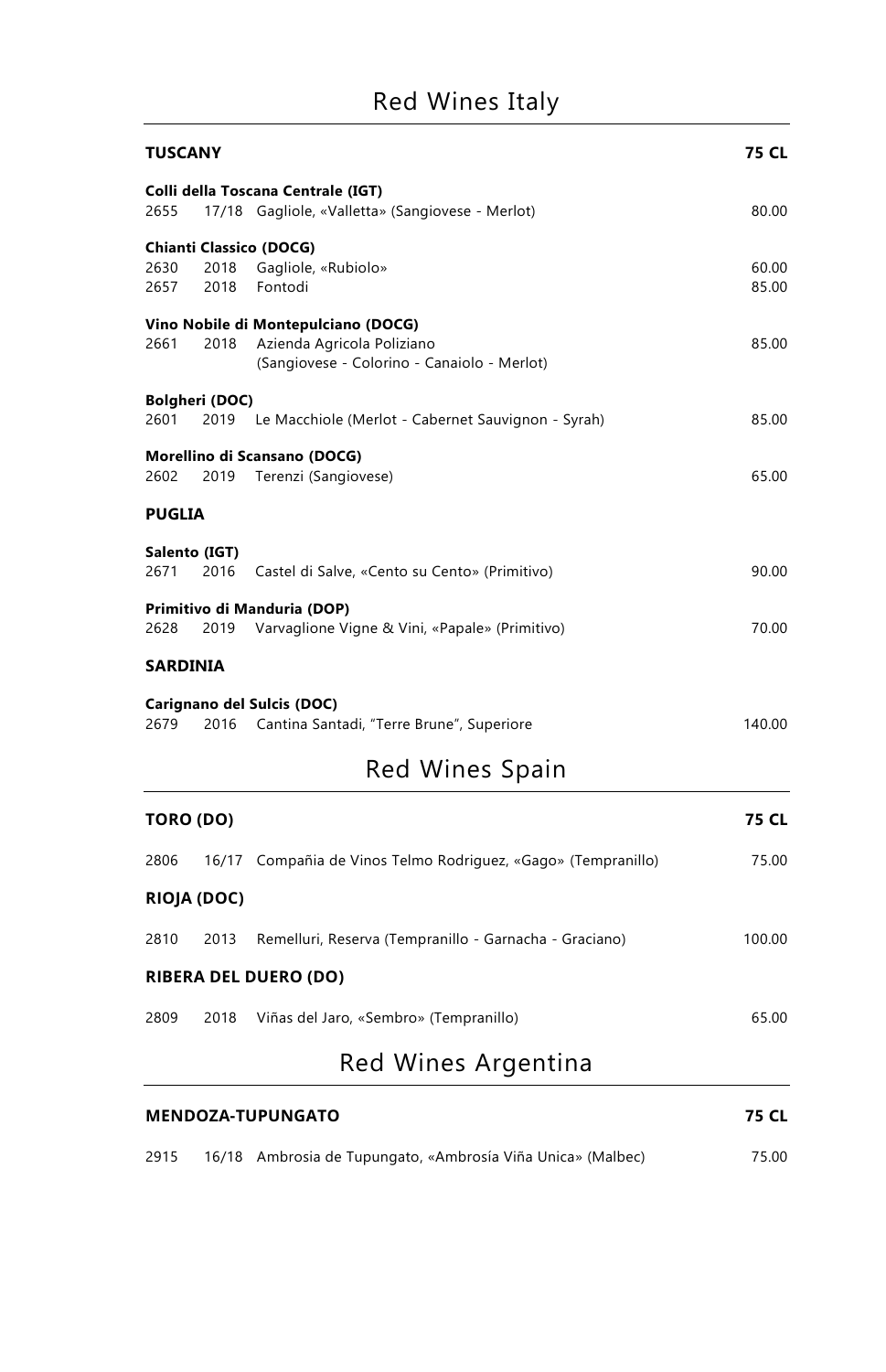| <b>SWITZERLAND</b>           |               |                                                     | 37,5 CL |  |  |
|------------------------------|---------------|-----------------------------------------------------|---------|--|--|
| <b>Ticino</b><br>4206        | 2020          | Guido Brivio, «Bianco Rovere» (Merlot)              | 60.00   |  |  |
| Vaud<br>4204                 | 2020          | H. Badoux, «Les Murailles», Aigle (Chasselas)       | 40.00   |  |  |
|                              | <b>FRANCE</b> |                                                     |         |  |  |
| Loire<br>4402                | 2018          | de Ladoucette, Pouilly Fumé (Sauvignon Blanc)       | 70.00   |  |  |
| Half Bottle Rosé Wine        |               |                                                     |         |  |  |
| <b>SWITZERLAND-NEUCHÂTEL</b> |               |                                                     | 37,5 CL |  |  |
| 3501                         | 2020          | Château d'Auvernier, «Oeil de Perdrix» (Pinot Noir) | 35.00   |  |  |
|                              |               |                                                     |         |  |  |

### Half Bottles Red Wine

| <b>SUISSE</b>  |      |                                                      | 37,5 CL |
|----------------|------|------------------------------------------------------|---------|
| <b>Grisons</b> |      |                                                      |         |
| 5205           | 2020 | Daniel & Monika Marugg, «Bovel», Fläsch (Pinot Noir) | 50.00   |
| 5202           | 2019 | Georg Fromm, «Village», Malans (Pinot Noir)          | 50.00   |
| <b>Ticino</b>  |      |                                                      |         |
| 5201           | 2018 | Guido Brivio, «Riflessi d'Epoca» (Merlot)            | 75.00   |
|                |      |                                                      |         |
| <b>ITALY</b>   |      |                                                      |         |
|                |      |                                                      |         |

#### **Tuscany - Vino Nobile di Montepulciano (DOCG)**

|  |  | 5605 2016 Avignonesi (Sangiovese) | 50.00 |
|--|--|-----------------------------------|-------|
|--|--|-----------------------------------|-------|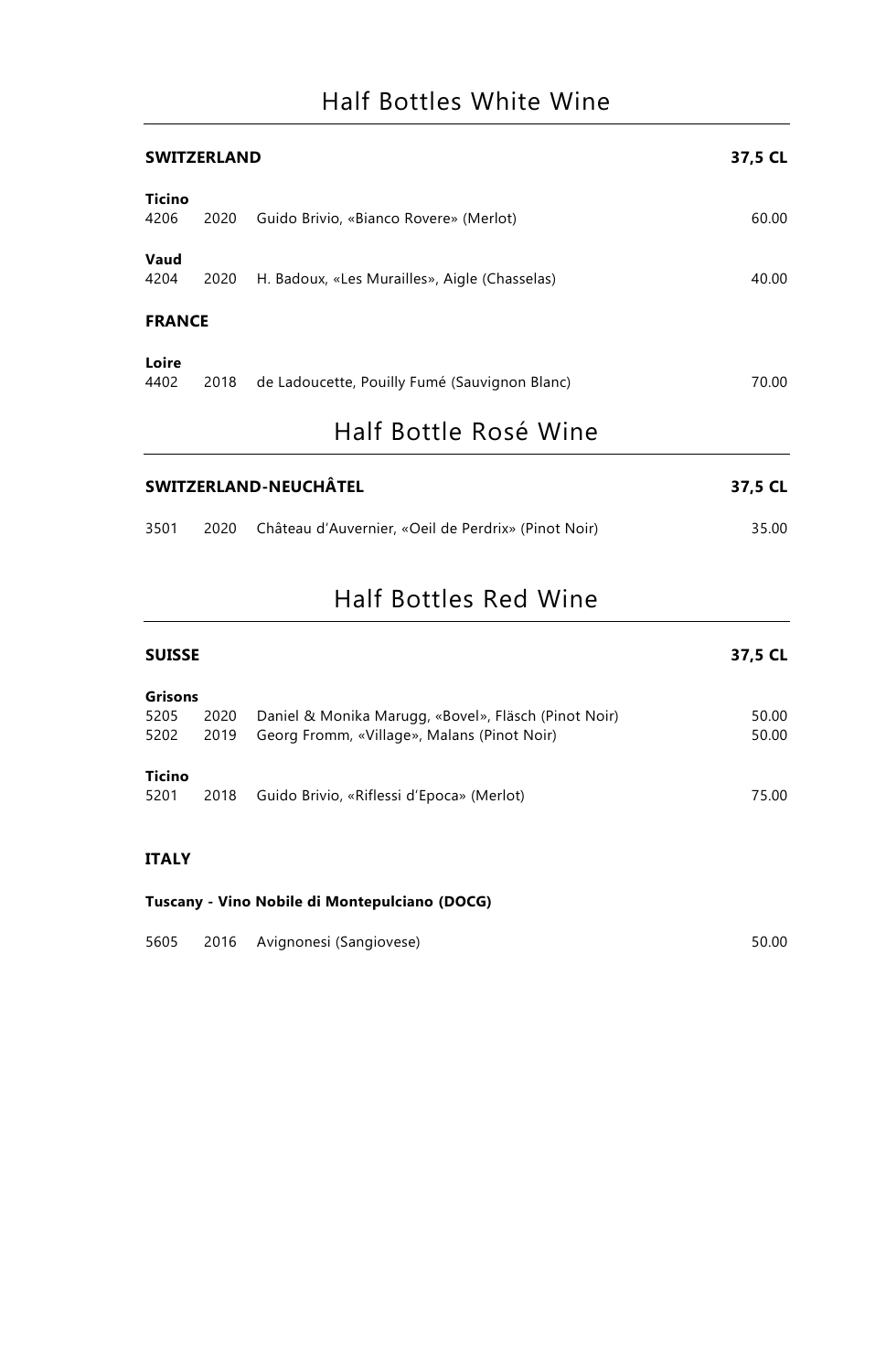# Magnums Red Wine

| <b>SWITZERLAND</b>                   |               | 150 CL                                                                                       |                  |
|--------------------------------------|---------------|----------------------------------------------------------------------------------------------|------------------|
| <b>Jenins</b><br>7207                |               | 19/20 Georg Schlegel, «Classic», Pinot Noir                                                  | 130.00           |
| <b>ITALY</b>                         |               |                                                                                              | <b>150 CL</b>    |
| Venetia<br>7608<br>7606              | 2018<br>16/17 | Inama, Veneto (IGT) (Carmenere)<br>Tommasi Viticoltori, Valpolicella Superiore Ripasso (DOC) | 110.00<br>150.00 |
| <b>Tuscany</b><br>7604               | 2018          | Terenzi, Morellino di Scansano (DOCG) (Sangiovese)                                           | 130.00           |
| 7607                                 | 2018          | Petra, «Hebo», Suvereto (DOCG) (Sangiovese - Cab. Sauvignon)                                 | 140.00           |
| 7601                                 | 2017          | Fontodi, Chianti Classico (DOCG) (Sangiovese)                                                | 185.00           |
| 7609                                 | 2017          | Russo, «Barbicone», Toscana (IGT) (Sangiovese - Colorino - Canaiolo)                         | 145.00           |
| <b>Sicily</b><br>7610                | 2016          | Cusumano, «Benuara», Sicilia (IGT) (Nero d'Avola - Syrah)                                    | 110.00           |
| <b>SPAIN</b>                         |               |                                                                                              | <b>150 CL</b>    |
| <b>Toro</b><br>7802                  | 2017          | Maurodos, «Prima», Toro (DO) (Tempranillo - Granacha)                                        | 110.00           |
| <b>Ribera del Duero (DO)</b><br>7805 | 2018          | Viñas del Jaro, «Sembro» (Tempranillo)                                                       | 120.00           |
| <b>ARGENTINA</b>                     |               |                                                                                              | <b>150 CL</b>    |
| Tupungato - Mendoza<br>7901          | 2016          | Ambrosía de Tupungato, «Viña Unica» (Malbec)                                                 | 130.00           |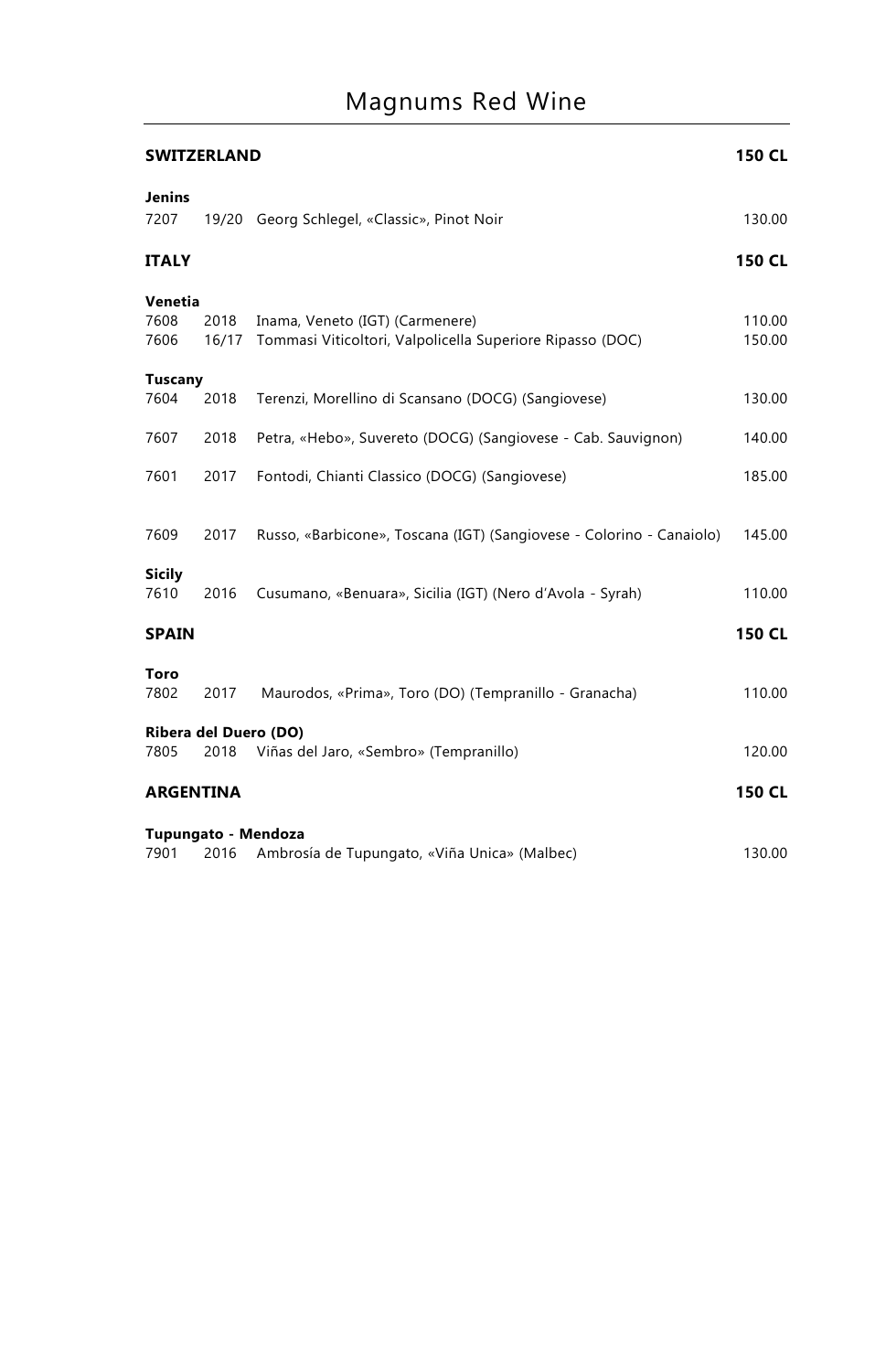#### **COFFEE & MILK BEVERAGES**

| Coffee<br>Espresso<br>Espresso Macchiato<br>Espresso double<br>Ristretto<br>Cappuccino<br>Milk Coffee<br>Latte Macchiato                                                                                                                                                                                                |                                                                                           | 5.00<br>5.00<br>5.50<br>8.00<br>5.00<br>6.00<br>6.00<br>6.00                   |
|-------------------------------------------------------------------------------------------------------------------------------------------------------------------------------------------------------------------------------------------------------------------------------------------------------------------------|-------------------------------------------------------------------------------------------|--------------------------------------------------------------------------------|
| Ovomaltine<br><b>Hot Chocolate</b><br>with whipped cream                                                                                                                                                                                                                                                                |                                                                                           | 6.50<br>6.50<br>7.00                                                           |
| <b>COFFEE SPECIALITIES</b><br>Corretto Grappa<br>Tea with Rum<br>Kaffee Fertig<br><b>Irish Coffee</b><br><b>Baileys Coffee</b>                                                                                                                                                                                          |                                                                                           | 7.50<br>9.50<br>9.50<br>14.00<br>14.00                                         |
| <b>TEA</b><br>English Breakfast<br><b>Red Fruits</b><br>Verveine<br>Camomile<br>Peppermint<br>Rosehip<br>Green Tea                                                                                                                                                                                                      |                                                                                           | 5.50<br>5.50<br>5.50<br>5.50<br>5.50<br>5.50<br>5.50                           |
| <b>SOFT DRINKS &amp; JUICES &amp; WATER</b><br>Passugger & Allegra<br>Passugger & Allegra<br>Evian<br>Evian<br>San Pellegrino<br>San Pellegrino<br>Apple juice, Shorley, Rivella, Ice Tea Lemon or Peach<br>Cola, Cola light, Cola Zero, Fanta, Sprite<br>Schweppes Tonic Water, Bitter Lemon, Ginger Ale<br>San Bitter | 35c/<br>77 <sub>cl</sub><br>33c/<br>75 cl<br>25c/<br>75c/<br>33c/<br>33c/<br>20c/<br>10c1 | 5.50<br>9.50<br>6.00<br>10.50<br>6.00<br>10.50<br>6.00<br>6.00<br>6.00<br>6.00 |
| <b>BEERS BOTTLE</b><br>Calanda Edelbräu, Switzerland<br>Erdinger wheat beer, Germany<br>Heineken, Dutch<br>Clausthaler (without alcohol), Germany                                                                                                                                                                       | 33c/<br>33c/<br>33c/<br>33c/                                                              | 7.00<br>7.00<br>7.00<br>7.00                                                   |
| <b>DRAFT BEERS</b><br>Eichhof Braugold Stange<br>Panaché<br>Eichhof Braugold Lady Stange<br>Lady Panaché                                                                                                                                                                                                                | 30c/<br>30c/<br>20c1<br>20c/                                                              | 5.50<br>5.50<br>5.00<br>5.00                                                   |